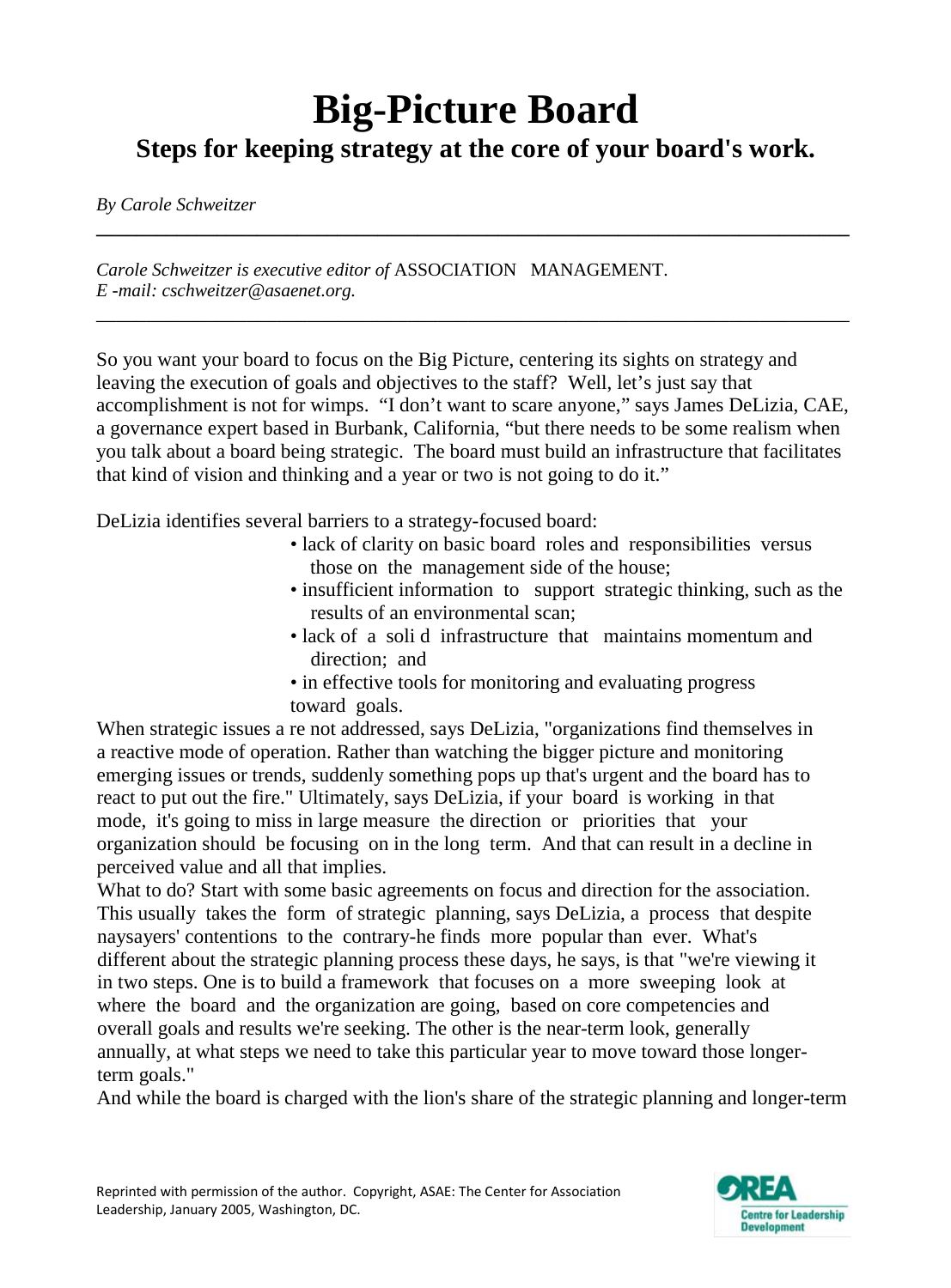visionary work, the staff CEO often plays a role-sometimes a more subtle and indirect one-in moving the board in a new direction and maintaining the momentum as volunteer leadership changes from year to year.

Following are examples of how several association volunteer and staff leaders have worked together to create and maintain the kind of infrastructure that supports the sustainability of their strategic boards.

## **Deciding to shake things up**

Generally, says DeLizia, the first step a board has to discuss or decide is "what kind of a board it wants to be. The board members must understand where the board is now and what kind of board is needed if they're going to further whatever core purpose and value they decide the organization is going to stand for. This decision leads to an operating vision that guides board behavior, especially with regard to the clarity of its relationship with the CEO, which delineates the scope and authority of the respective work and how it's split up." DeLizia recently encountered an organization with a definite *lack* of role clarity, which played itself out in the form of incredible confusion over who should be the spokesperson for the organization. "Every time a media call would come in," he recalls, "a scramble would take place as to whether it was the board or staff leader who should speak to the issue. This dynamic demonstrated the fundamental disagreements that persisted as to the scope and authority of the CEO versus the board."

In her early years with the Association of Woodworking & Furnishings Suppliers (AWFS), Commerce, California, some behind-the-scenes coaching by Executive Director Dale Silverman, CAE, went a long way in helping the organization's board get into a futurefocused mind-set. "I did a lot of one-on- one communication with the board president and individual officers," s he recalls. "We began to talk about how much the industry had changed and how the association needed to lead-not react-to future changes." Silverman remembers the watershed planning meeting nine years ago during which board members set the goal of changing the complexion and focus of the board. They identified criteria and expectations of potential board directors, identified member segments, and adopted the goal of balancing representation of those segments a long with geographic considerations. After the mindaltering meeting, the board, for the first time, began to look down the road 20 years or so, instead of focusing primarily on the next year or two. "We used to spend 2 'h days on one year's budget," says Silverman. "Now the board has stopped focusing so much on the numbers and started looking at what's been accomplished and whether the association h as moved in the directions that they've said that they want it to." The budget discussion has been reduced to four or five hours at most, and the association stays focused on becoming the premier association in its industry.

Board members must understand where the board is now and what kind of board is needed to further the core purpose of the organization.

-James DeLizia, CAE

Reprinted with permission of the author. Copyright, ASAE: The Center for Association Leadership, January 2005, Washington, DC.

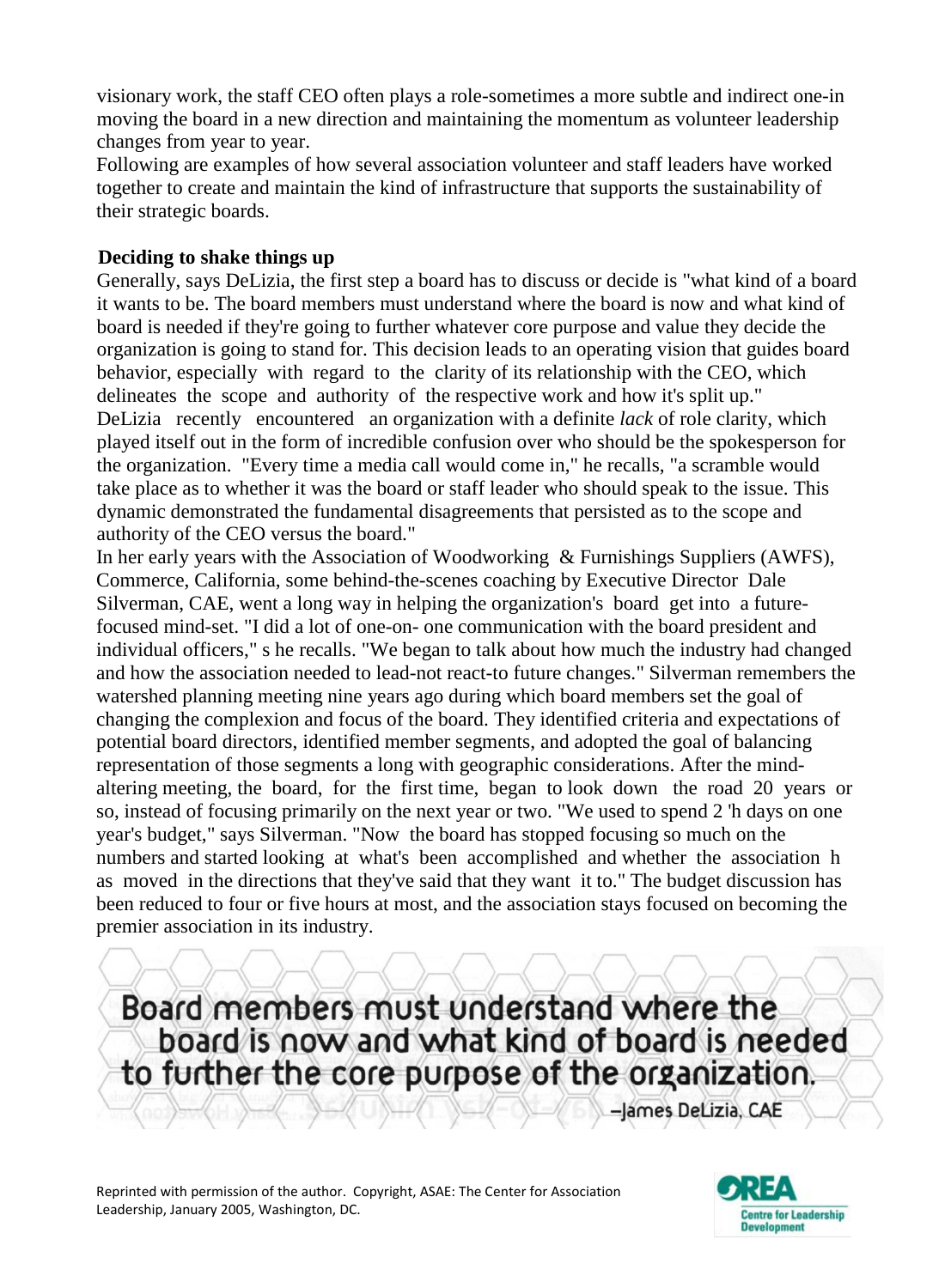Board Chair Barry Howerton, group v ice president, Leggett and Platt, Pica Rivera, California, describes AWFS's board this way: "Our focus has been on how we can get to where we want to go, not tomorrow, not next year, but 10 or 20 years down the road. Thinking not only big picture but also optimal situation. Once we set those kinds of visions, then we can set programs and policies in place to get there."

For the National Society of Black Engineers, Alexandria, Virginia, the visionary tool takes the form of long- range strategic plans that outline the overall direction for what the organization will do across a 10-to-15-year period. Until recently, NSBE was working with the long- range plan that was established in 1998. Executive Director Michelle Lezama notes, "When we wrote this plan from scratch, we really didn't consider how the rest of the world would influence our activities. So we hired a consultant who is an expert in scenario planning to incorporate that into the board's thinking. For example, if the state of education in the United States were to get better, w ha t would SEE's role be in that environment? Depending on where the economy lies on the spectrum from recession to robust, what would our role be? "

NSBE's board chair, Chancee Lundy, an engineering student at Florida State University College of Engineering, Tallahassee, notes: "While the national executive board looks at past trend s as well as opportunities for improvement, we worked with the



consultant to develop a plan that would take us into the next 25-30 years."

## **Maintaining momentum**

Once the board begins taking a more blue-sky approach, how do you keep its eyes in the stratosphere and not on the details of the staff s work? In the organizations described here, several characteristics stand out as ways to maintain focus.

**Macro-level thinkers.** "I don't have to fight that [micromanagement] battle too much," says Howerton, because of the "good leaders in the past who set the tone and standards. By getting volunteer board members who a re good managers or business owners on their own, you a re dealing with people who by nature are not going to micromanage."

**Effective agendas.** Notes Howerton, setting the agenda prior to board meetings and making sure that discussion topics are focused on big-picture and long-term strategic items keeps you from getting into the day-to-day minutiae that the staff is there to do-and is better at doing than the board .

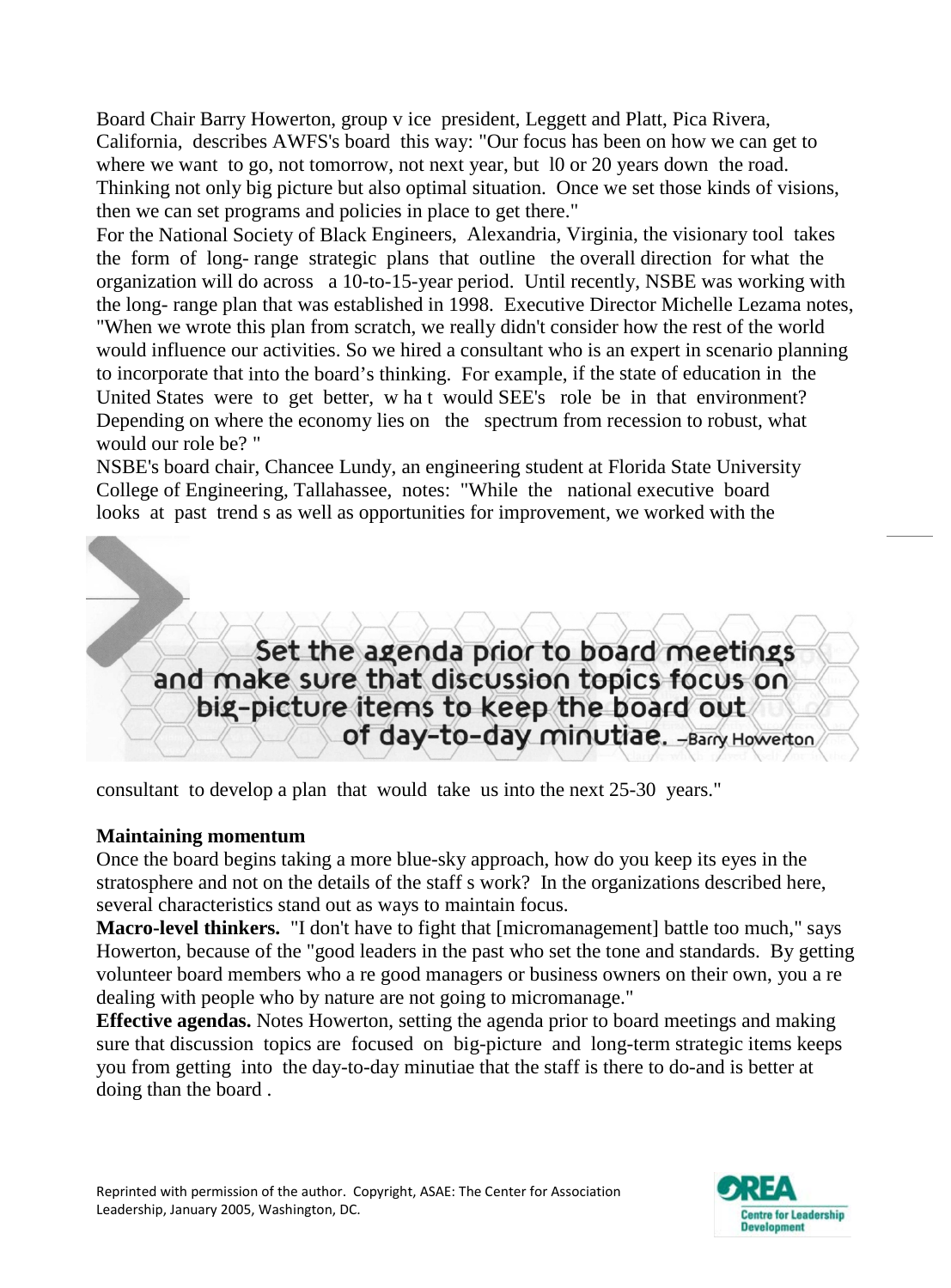**Strong standing committees.** A plethora of committees--each chaired by an AWFS board member-helps keep the board moving toward its visionary goals. "Committee reports focus on progress being made toward specific goals," says Howerton , "not on all the details required to get there. This keeps board meetings more concise and on point. Committees also do a fair amount of environmental scanning and bring back that information to the board." Committee assignments are also used as a learning ground for future board members, giving them a taste of the goals and vision of the board.

**Proper board composition and structure.** At NSBE, Lundy takes the lead in focusing the national executive board (composed of 26 engineering students each serving a oneyear term) on the directives for her term. To provide board members with manageable chunks of work, she says, "We are structured into operating zones with a national executive board office running each zone and making sure that it is implementing directives. For example, the treasurer is the head of the finance zone, which includes the convention planning committee chair, the national finance chair, and a few others. He makes sure that those groups are implementing strategic directives according to the financial [objectives]. It has proved easier to set direction and ensure buy-in and implementation through this model than other models with which I am familiar."

**Effective terms of office and well-timed planning sessions.** At the Association of Wood working & Furnishings Suppliers, the board chair and officers serve two- year terms, while directors serve for three years. "The length of service helps us tremendously," says Howerton. "By the end of one year, you are just figuring out what is going on and getting a grasp of the big picture." If you rotate off the board then, it's counter productive, he says.

Add to this the association's two-year planning cycle, scheduled around its biennial trade show. "Since the trade show is so big and so much a part of what we do, an annual calendar doesn't make sense for us," says Dale Silverman. "After each show, we take several months to assess, see where we are going, and plan for the next two-year cycle. It's been a much more strategic approach in terms of looking at our long-term goals, determining where we are in measuring the related objectives, reassessing the goals, and asking ourselves if they need adjusting."

The AWFS board also moved its major planning meeting from the first quarter of the year to the prior November to coincide with the ratification of its new slate of officers. "It used to be," says Silverman, "that the first big meeting came two or three months into the new term. So, even in a two-year cycle, we lost three months. Now, although they don't yet have voting power, new directors a re-formally invited to participate in this important meeting-so they are not left with a plan for two years that they knew little about and had no input in creating."

**Knowledge-transfer techniques.** While NSBE's national executive board members serve only a one-year term, a national advisory board-with representatives from corporate, academic, and government entities-serves as a formal advisory group to the executive board. Because terms on this board are longer, institutional memory resides with this group and information is freely shared with executive board members. In addition, says Lundy, documentation of the national executive board members' work is very important. "We post